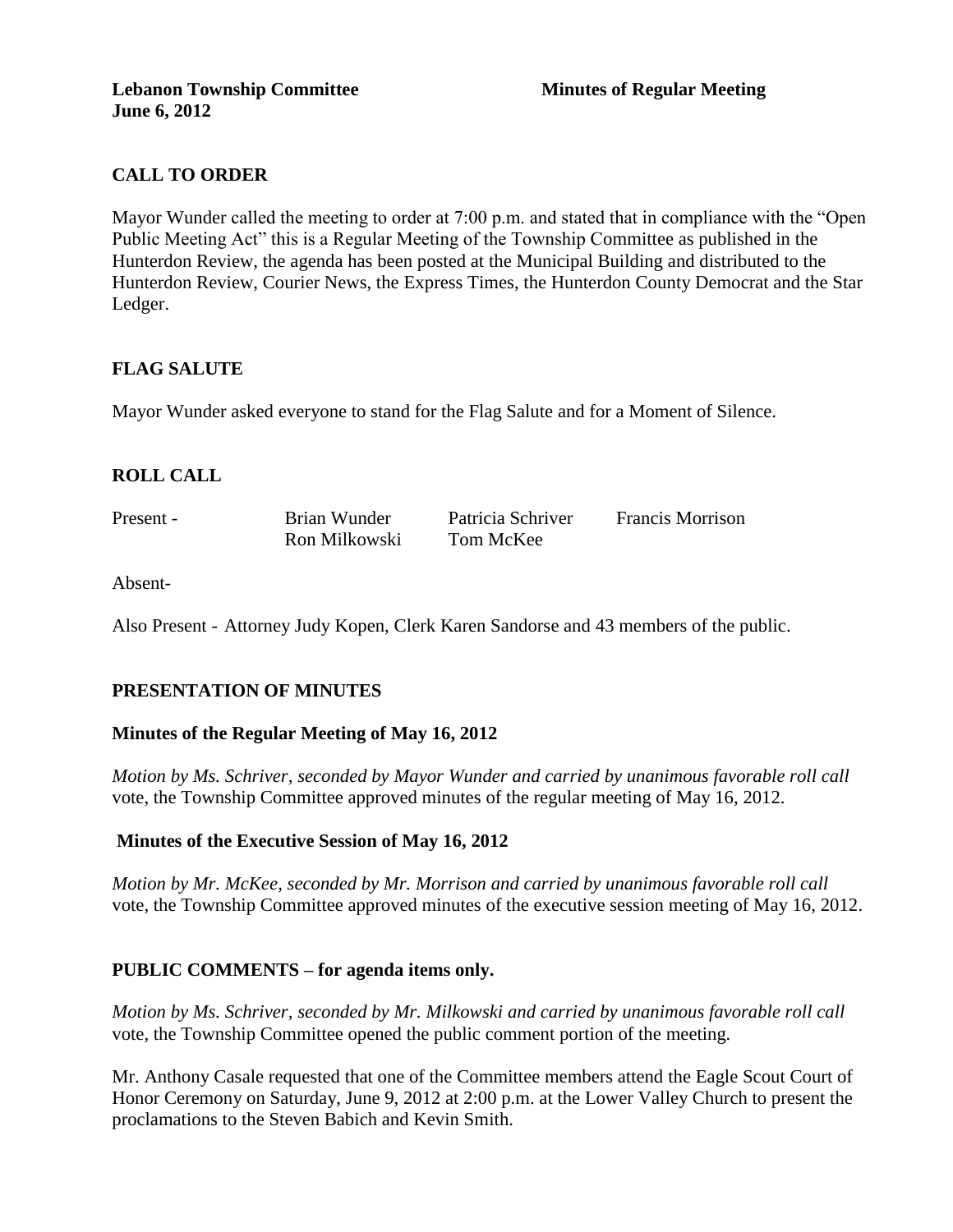LTCM 06/06/2012 Page 2 of 19

Ms. Nancy Darois thanked the Committee for getting the garage project underway and for straightening out the problems with the ownership of the Squad building. Ms. Darois stated that she hopes that everything will be finalized with the acquisition of the Polt property.

*Motion by Ms. Schriver, seconded by Mr. Milkowski and carried by unanimous favorable roll call*  vote, the Township Committee closed the public comment portion of the meeting.

### **PROCLAMATIONS**

*Motion by Ms. Schriver, seconded by Mayor Wunder and carried by unanimous favorable roll call*  vote, the Township Committee approved the below written proclamations.

#### **Eagle Scout Steven Babich**

### **TO STEVEN BABICH FOR RECEIVING THE EAGLE SCOUT AWARD**

WHEREAS, the conferring of an Eagle Scout is one of the highest awards that can be bestowed upon a Boy Scout; and

WHEREAS, such award is an earned award in that the recipient must perform and successfully complete and pass the rigid requirements exacted to achieve an Eagle Scout Award; and

WHEREAS, Steven Babich, Boy Scouts of America, Troop 92, attained the designation of "Eagle Scout"; and

WHEREAS, Steven Babich is to be commended for his Eagle Scout Service Project, which involved the designing and building of a covered lookout tower for goats to enjoy at the Hunterdon Humane Animal Shelter in Milford, NJ; and

WHEREAS, the dozen goats that live on the property will benefit by having something to climb on as well as having shelter from the sun and rain; and

WHEREAS, Steven Babich will be honored and receive his award at an Eagle Court of Honor Recognition Ceremony on June 9, 2012; and

WHEREAS, the Lebanon Township Committee wishes to recognize this noteworthy achievement of Steven Babich.

NOW, THEREFORE, BE IT RESOLVED that the Mayor and Township Committee of the Township of Lebanon hereby extend their congratulations to Eagle Scout, Steven Babich for having an Eagle Scout Award conferred upon him by the Boy Scouts of America.

#### **Eagle Scout Kevin Smith**

#### **TO KEVIN SMITH FOR RECEIVING THE EAGLE SCOUT AWARD**

WHEREAS, the conferring of an Eagle Scout is one of the highest awards that can be bestowed upon a Boy Scout; and

WHEREAS, such award is an earned award in that the recipient must perform and successfully complete and pass the rigid requirements exacted to achieve an Eagle Scout Award; and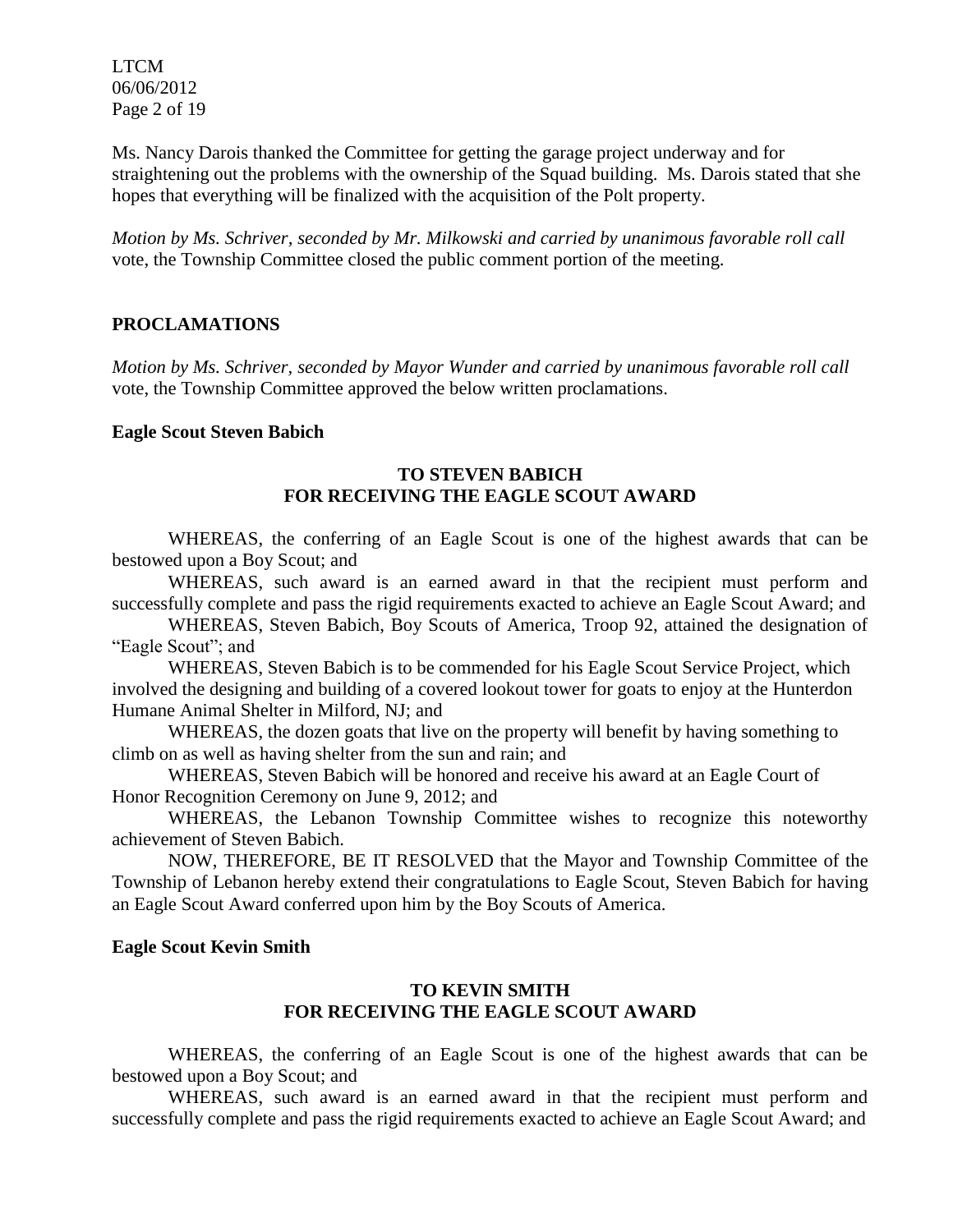LTCM 06/06/2012 Page 3 of 19

WHEREAS, Kevin Smith, Boy Scouts of America, Troop 92, attained the designation of "Eagle Scout"; and

WHEREAS, Kevin Smith is to be commended for his Eagle Scout Service Project, which involved the designing and building of an outdoor classroom in a quiet and peaceful area in the Califon School's backyard; and

WHEREAS, the kindergarten through eighth grade students will benefit from the use of the beautifully landscaped and mulched area as well as the carefully placed picnic tables and hand constructed podium; and

WHEREAS, Kevin Smith will be honored and receive his award at an Eagle Court of Honor Recognition Ceremony on June 9, 2012; and

WHEREAS, the Lebanon Township Committee wishes to recognize this noteworthy achievement of Kevin Smith.

NOW, THEREFORE, BE IT RESOLVED that the Mayor and Township Committee of the Township of Lebanon hereby extend their congratulations to Eagle Scout, Kevin Smith for having an Eagle Scout Award conferred upon him by the Boy Scouts of America.

## **FIRST AID SERVICES**

#### **Presentation by Clinton First Aid Squad**

Mr. Bucky Buchanan of the Clinton First Aid Squad provided those present with an overview of the formation of an EMS Coalition. The Coalition is for daytime service. Lebanon Township was a party to the discussions previously but chose not to be a member of the ambulance service.

Mr. Buchanan stated that three weeks ago Clinton Squad met with the Mayor, the Fire Chief and representatives of the Fire Company at their request. The meeting was to present some options for EMS coverage for Lebanon Township. The Clinton Squad presented four different options for both long term and short term ambulance coverage for Lebanon Township to review and consider. Mr. Buchanan noted that there are two options that have been discussed since the meeting which are listed on the Committee's agenda for further discussion this evening. The first agreement would be for the joining of Lebanon Township into the 27 Partnership. The 27 Partnership is a partnership between Califon First Aid Squad, Hampton Emergency Squad and the High Bridge Emergency Squad. Mr. Buchanan stated that after discussions with the partnership they have extended an invitation for Lebanon Township to join into the contract service. The service would cover Lebanon Township five days a week, Monday through Friday, 6 a.m. – 6 p.m., less six federal holidays. The service is provided by an ambulance that is located within the towns that are a party of the contract. At the present time the ambulance rotates between Hampton and High Bridge on a daily basis. There is one BLS ambulance that responds to 911 calls throughout the three communities.

Mr. Buchanan stated that during the past three weeks the 27 Partnership has been providing an automatic mutual aid to Lebanon Township to assist the Fire Department EMS when short staffed. The vehicle is staffed by two experienced EMTs who are employees of the Clinton Squad. They have a minimum of two years experience for each individual who is hired. The Clinton Squad currently has 24 per diem and full time staff that covers the 27 Partnership truck on a rotating basis. Mr. Buchanan serves as Deputy Chief in charge of EMS for the Partnership.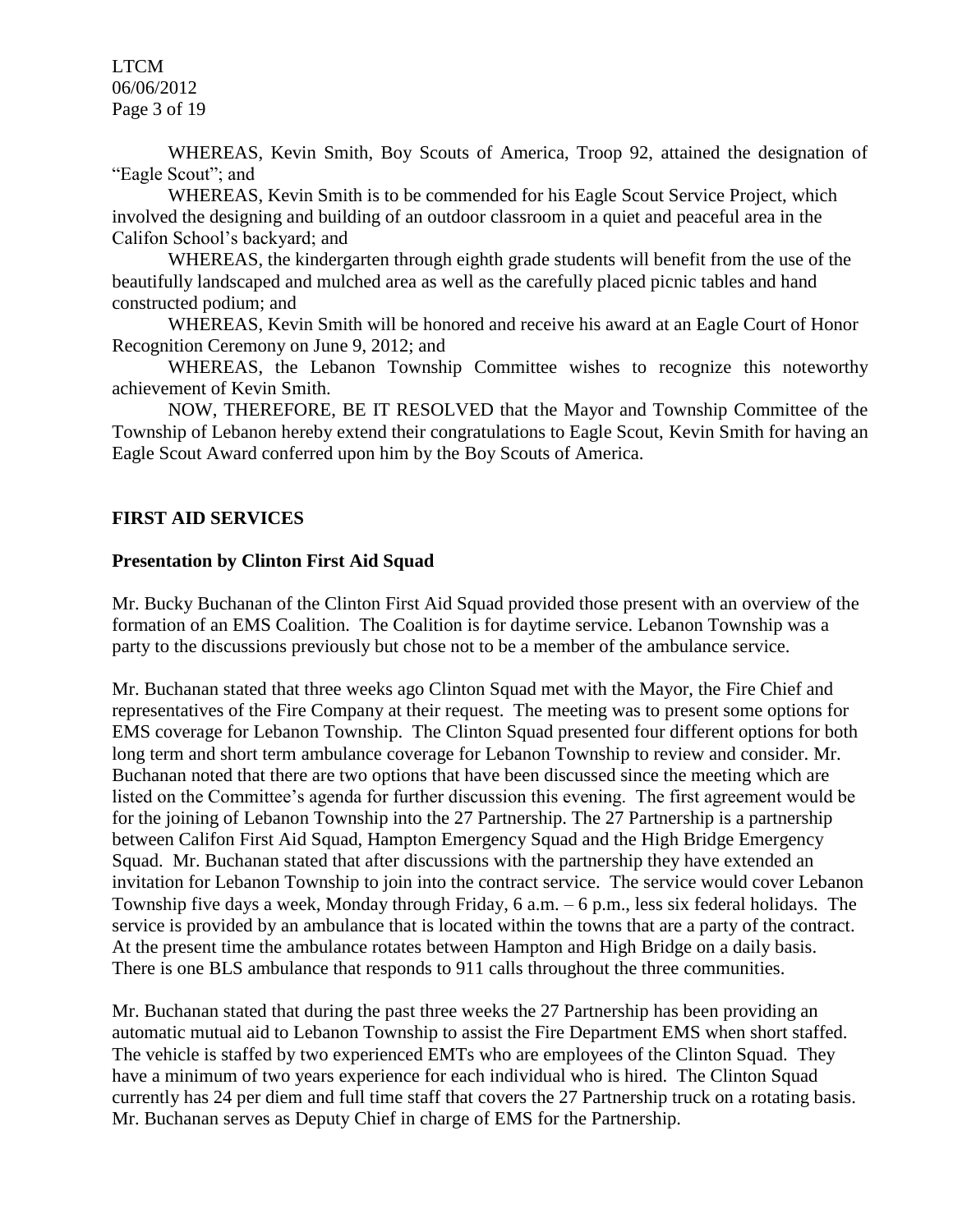LTCM 06/06/2012 Page 4 of 19

Mr. Buchanan stated that if the Township should choose to join in on the 27 Partnership, the ambulance would move into the Lebanon Township area to be more centrally located in the service area. The service would also be supported by two additional ambulances, one located in Lebanon Borough and one which is housed in the Town of Clinton. These two ambulances would serve as a back up to the one stationed in Lebanon Township.

Mr. Buchanan stated that he discussed with the Lebanon Township Fire Department that the Township EMS Volunteers who would like to continue to serve the community, to some extent and when available, will be able to ride with the 27 Partnership as long as they are a member of a formalized organization. The volunteers can schedule themselves to ride along with the Clinton staff to obtain the experience that they may need or want.

Mr. Buchanan stated that the cost is figured on an annual basis and is based on the average costs. This amount is offset by insurance billing. If a patient is transported to the hospital they receive a bill which is sent to their insurance company. When the insurance company pays the bill it covers the cost of the service provided. If the patient does not have insurance or they are short of insurance, the patient will receive a reasonable attempt to collect the funds through a non-collection agency through Clinton Rescue's own billing service. The reasonable attempt is required to be made. The patient will receive approximately three bills at which point a charity care write off will be made. Any patient who immediately identifies themselves as charity care will be able to apply for it and efforts for collection will cease. If the patient has applied to the hospital for charity care it is also an automatic waiver of the fee. No one goes to collections for having to call 911. Those with critical care needs will be billed for ambulance service. Currently these payments do not come back to the Township as it goes to the mobile intensive care unit out of the hospital who receives the total amount of that bill. Now part of the bill will come back to the Township to pay for the service. In the past the difference in the insurance reimbursement and the cost of Clinton First Aid and Rescue Squad service had been made up by a cash outlay by the three towns that were a party to the contract. Mr. Buchanan stated that based on historical data that he has received from the Lebanon Township Fire Department, it is anticipated that there would be no cost outlays to either Lebanon Township or the other three parties of the contract. This is based on historical call volumes as well as insurance reimbursements as they currently stand. Clinton First Aid and Rescue Squad is the provider and not a party to the contract. The parties of the contract approve any additions to the contract. Mr. Buchanan has a tentative approval from the parties based on the information provided by the Lebanon Township Attorney.

Mr. Buchanan stated that yesterday he received a call from Mayor Wunder and the Township Attorney stating that due to recent changes the Township is looking for options for nights and weekend coverage as well. In the short term Clinton Rescue has agreed to provide the coverage on a per fee basis which can be offset by a short term billing arrangement. For the long term it is recommended that a billing arrangement be discussed. Mr. Buchanan stated that Clinton Rescue can cover the Township in the short term to insure that the Lebanon Township residents have an ambulance when they call 911. This will be accomplished by having a staffed unit in the Township, 24/7. This will be during the hours that the 27 Truck is not in service.

The ambulance will be housed in Lebanon Township Fire Station No. 2, Monday – Friday, 6:00 a.m. – 6:00 p.m., once approved by the partners. The ambulance will be housed at the Fire Station for 24/7 coverage also.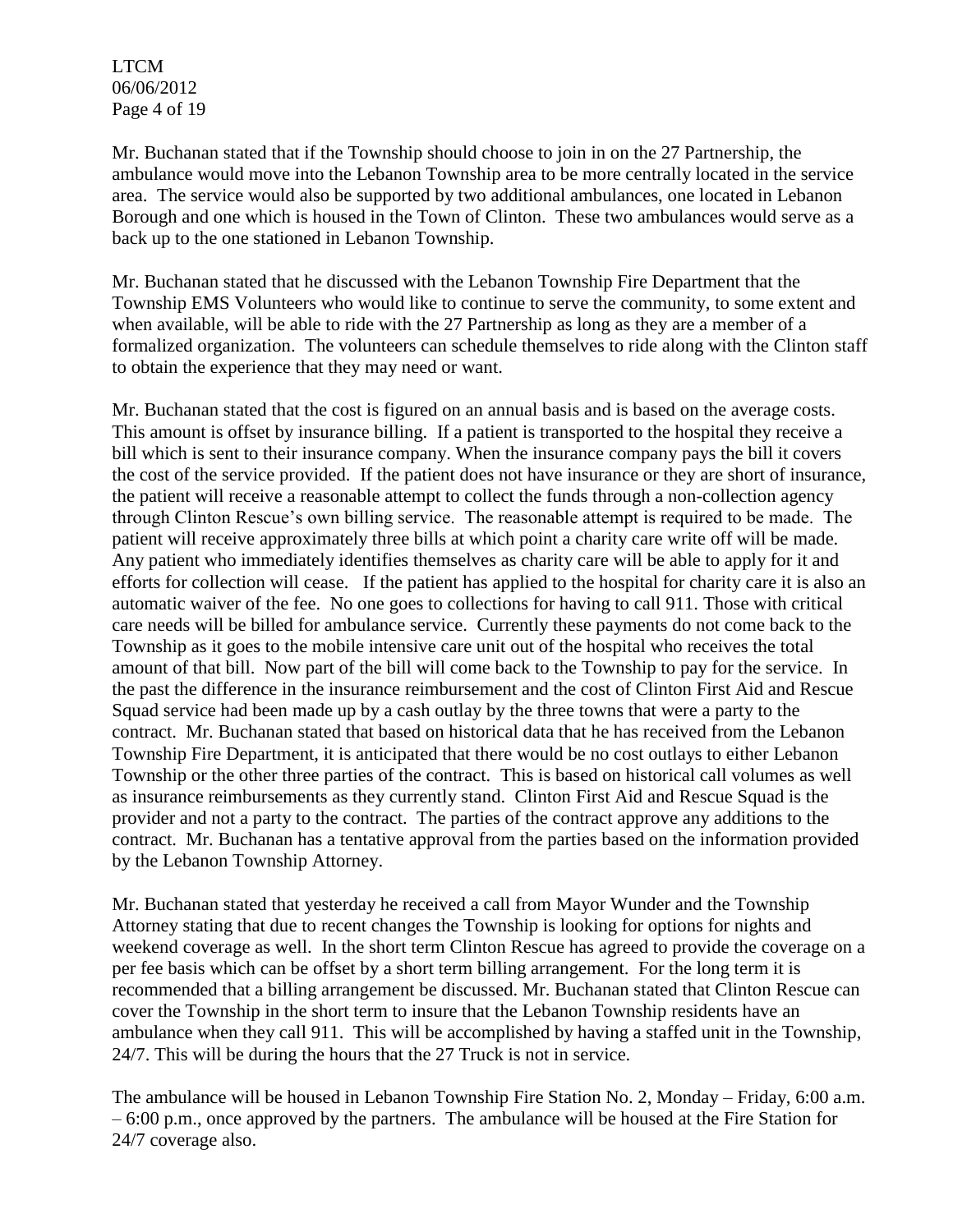LTCM 06/06/2012 Page 5 of 19

Clinton First Aid and Rescue Squad provides for basic extrication through its Clinton facility as a back up to the Lebanon Township Fire Department.

Ms. Schriver asked if the agreement can be terminated with 90 days notice. Mr. Buchanan stated that the contract for the day service can be terminated, either 30 days with cause, or 60 days without cause, if all parties of the contract approve. This was at the request of the service provider and the parties. The night contract which would be for 90 days, states that termination could be 30 days overall, with or without cause. This contract is for weekend, nights and holidays.

Mr. McKee asked for clarification on back up ambulances should the 27 Truck be on another call. Mr. Buchanan stated that under the current agreement if a town was to be utilizing the partnership ambulance and a second call was received the town would have four minutes to crew up one of their volunteer ambulances. If there was no volunteer ambulance available the call would then go to the closest available Clinton ambulance to handle the second call. The two available ambulances are staffed in Lebanon Borough and the Town of Clinton. On evenings and weekends the second call would go to the local volunteer squad and if they were not available the call would then go to the staffed ambulance. Clinton Rescue goes down one ambulance on nights and weekend. There are normally one to one and a half staffed ambulances on in the evening, two on Saturdays, and one on Sundays.

Mayor Wunder stated that recently a few members of the Fire Department stepped down over an issue that they were concerned about with the Fire Department's LOSAP. LOSAP is a benefit that volunteers receive throughout the State if they apply. The members had concerns that the LOSAP submission was incorrectly prepared and they are legitimate concerns. Mayor Wunder stated that when the members stepped away from answering calls the Township was left in a vulnerable position where EMS is concerned. There did not seem to be enough adequately trained members to handle the calls. The few members that the Fire Department did have were very professional and Mayor Wunder stated that it is amazing how much of their time they gave to the Township. Mayor Wunder stated that he feels that the less experienced member need to be propped up and helped temporarily. Mayor Wunder noted that this is not how it is going to be forever. Mayor Wunder stated that Clinton is willing to help with training of Lebanon Township volunteers and have them ride with them to the hospital to gain experience. This will assist in building a base of Township EMTs that can ride the Township's ambulance without relying on only a few people. Mayor Wunder stated that the EMTs who have been handling the calls have done an amazing job and the Township owes them a lot.

## *Motion by Ms. Schriver, seconded by Mr. McKee and carried by unanimous favorable roll call vote,* the Township Committee opened the Public Comment portion of the meeting.

Mr. Anthony Casale asked if there was a fee schedule for each call. Mr. Buchanan stated that there is a two tier system. The base rate of Basic Life support is \$825.00. There is a variable rate also based on the mileage and services needs. A per patient charge will be charged for equipment that may be used for the individual patient. If there is an increase in overall charges it is across all parties of the contract. There is a mileage rate that is added to the calculation and it is within the Medicare allowable charges. Most private insurances will not cover the entire cost of the bill.

Mr. Jim Murray of Califon First Aid Squad stated that Califon, Hampton and High Bridge have been working as a group and in talking with the Lebanon Township Fire Chief they will be doing joint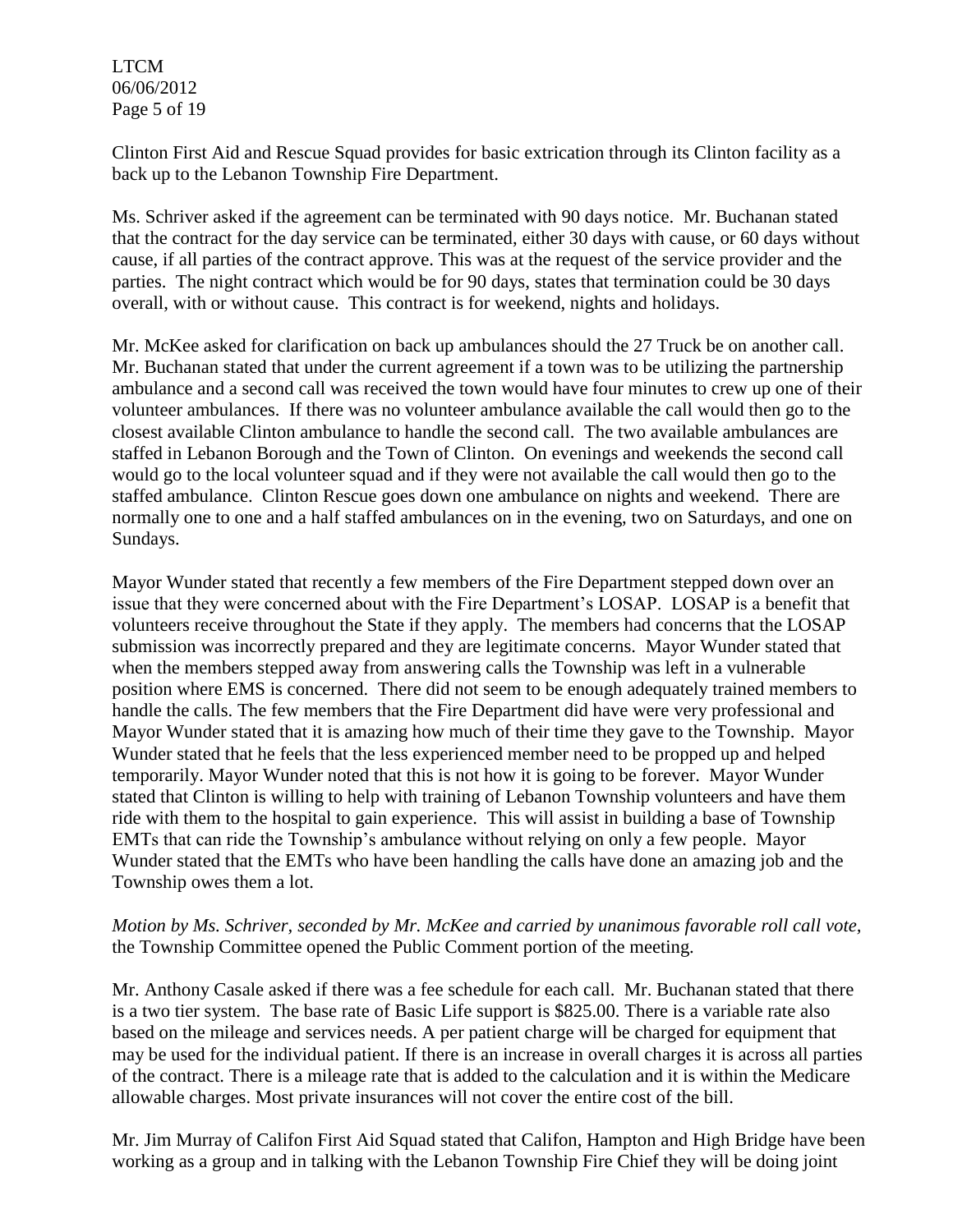LTCM 06/06/2012 Page 6 of 19

drills together. There will be a cadet program which will also be a joint venture. The future of Lebanon Township's First Aid will be good.

Mr. Murray stated that the key for the day coverage is that Lebanon Township joins the 27 Partnership and form together as a team. Mr. Murray stated that it is important to the Partnership that they get a commitment from Lebanon Township for the term of the contract which is 19 months. Mr. Murray stated that the Partnership would like in the contract that Lebanon Township will not be permitted to withdraw from the contact without the unanimous consent of the other parties.

Ms. Jeanette Sliker asked if the contract is approved and the Fire Department has enough coverage on a certain day, can the Fire Department volunteers be utilized.

Fire Chief Edd Schaffer stated that two years ago the Fire Department was asked to take over EMS for the Township. The then Fire Chief, Warren Gabriel, took on all EMS calls in Lebanon Township. Recently there have been manpower concerns with members moving, resigning or not responding to calls. It has put the Fire Department in the position where they cannot provide the best EMS service to the Township residents. Mr. Schaffer contacted the Mayor and the Fire Department Liaison Committeeman Morrison and advised them that there is a manpower issue and if someone calls 911 they deserve to have an ambulance show up to their house. The Fire Department was put on a dual alert status for EMS calls. The Fire Department has met with surrounding Emergency and First Aid Squads to become part of the 27 Partnership in an effort to ease the daytime burden of EMS calls. It was hoped that the Township volunteers would be able to sustain night and weekend crews. The Fire Department's manpower for days, nights and weekends has been very limited. The Chief is hopeful that in the near future the Township can revert back to volunteers on nights and weekends but for now the Fire Department cannot provide the service. The Fire Chief stated that someone needs to be here to provide the service until there is another plan in place.

High Bridge Rescue Squad President Jessica Luteran and Hampton Rescue Squad Chief Elaine Engel were present to inform the Township Committee that they completely support Lebanon Township in joining the 27 Partnership for daytime coverage. For the last month Lebanon Township has been on dual alert with calls being answered by Hampton, High Bridge and Califon and they have been able to cover the calls. High Bridge bills for calls just as Clinton does however, Hampton and Califon do not at this time. Ms. Luteran stated that High Bridge has guaranteed themselves at this time and moving forward, two duties crews, one for High Bridge and a backup. The back up is just in case another call goes out in High Bridge or the surrounding communities while on mutual aid. High Bridge would like to stay on dual alert and mutual aid while continuing to work on this new partnership, not only to build up the cadet program but to build up the EMTs. Ms. Luteran stated that High Bridge has had some of the Lebanon Township's EMTs join their Squad which has been a good experience. Ms. Luteran stated that High Bridge and Hampton would like to continue to support Lebanon Township in mutual aid and for it to remain that way.

Mr. Eric Stark asked if the Township's equipment, including the new ambulance, can be sold and put into a fund for the residents who cannot afford the transports. Mayor Wunder stated that discussion has been had on this but it is too soon to make a decision. Mr. Stark said that it is astounding that something that has been in business for 30 years could fall apart in 2 years.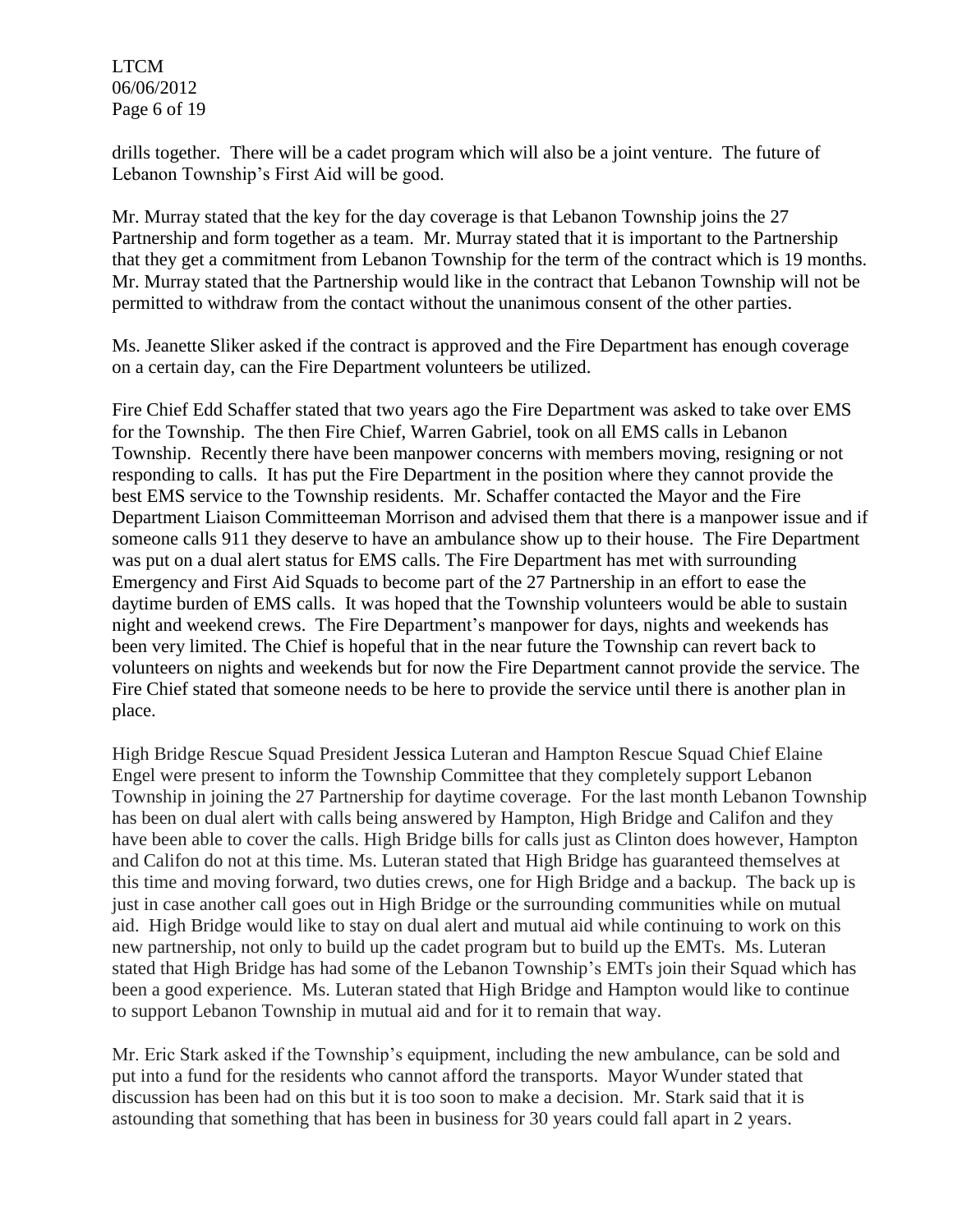LTCM 06/06/2012 Page 7 of 19

Mr. EJ Skidmore stated that he appreciated the Mayor's candor in noting the LOSAP problem as the cause of this problem. Mr. Skidmore stated that it is assumed that the Township Committee is working to resolve the LOSAP issue since there have been executive meetings with the Fire Chief and Fire Department President. Mr. Skidmore stated that once the LOSAP issue is resolved it may be reasonable to think that the volunteers that stopped responding due to the issue will be back. Mr. EJ Skidmore asked if the Township will be locked in for 19 months or can the Township get out after 60 days.

Attorney Judy Kopen provided the Township Committee with the two proposed contracts and stated that they are not in final form as it is a last minute issue.

Mayor Wunder stated that he does not feel that 60 days is practical in thinking that the Township could be that far along. Mr. Skidmore stated that it will all depend on the LOSAP issue and what the Local Finance Board chooses to do with it. Mr. Skidmore stated that maybe not 60 days but to lock the Township in for 19 months and say it is temporary is just not right for the community. Mr. Skidmore asked for the truth to be stated. Mr. Skidmore stated that the good volunteers of the Township need to be protected.

Mayor Wunder stated that the State Comptroller sent a letter to the Township and will be conducting an audit of LOSAP reports which were submitted by the Fire Department and Rescue Squad for the time period of 2008 to the present.

Mr. Skidmore stated that the Committee should not bind the Township for a long term when the situation can be corrected quickly. Mayor Wunder stated even if the volunteers return there are only a few who are doing all of the work, 24/7. Mayor Wunder stated that it is still a weak system after two years. Mayor Wunder stated that the Fire Department still has not amended their bylaws to include EMS as members.

Mr. Skidmore asked if the entire Committee heard of the four options proposed by Clinton Rescue as stated by Mr. Buchanan earlier in the meeting. Mr. Skidmore questioned, that if the Committee did all see the proposals, where was the meeting notice pertaining to such.

Mayor Wunder stated that temporary means something different to everyone. He is hopeful that the volunteers can step up and cover nights and weekends until it can be built stronger.

Mr. Murray stated that the 19 months is for only the day service. Many of the towns have problems covering these hours. Mr. Murray stated that unless the Township has employees to cover the day time calls they will need the day time coverage even with an active volunteer squad.

Mr. Karl Schoener asked the Township Committee if they considered hiring their own employees to cover the calls. Mayor Wunder stated that there are so many possible ways to proceed. Later in the meeting a Citizen's Council will be discussed in an attempt to look at all options. Mr. Schoener stated that he runs EMS calls all over the State and volunteerism is dying, in particular, during the day. The crews would be per diem and if you have volunteers you do not work the paid staff.

Chief Schaffer gave an overview of the hours it takes to maintain an EMT certification along with the busy life he and other volunteers have. The Chief stated that the Township was relying on two individuals to cover most of the EMS calls in the Township. Chief Schaffer encouraged all to join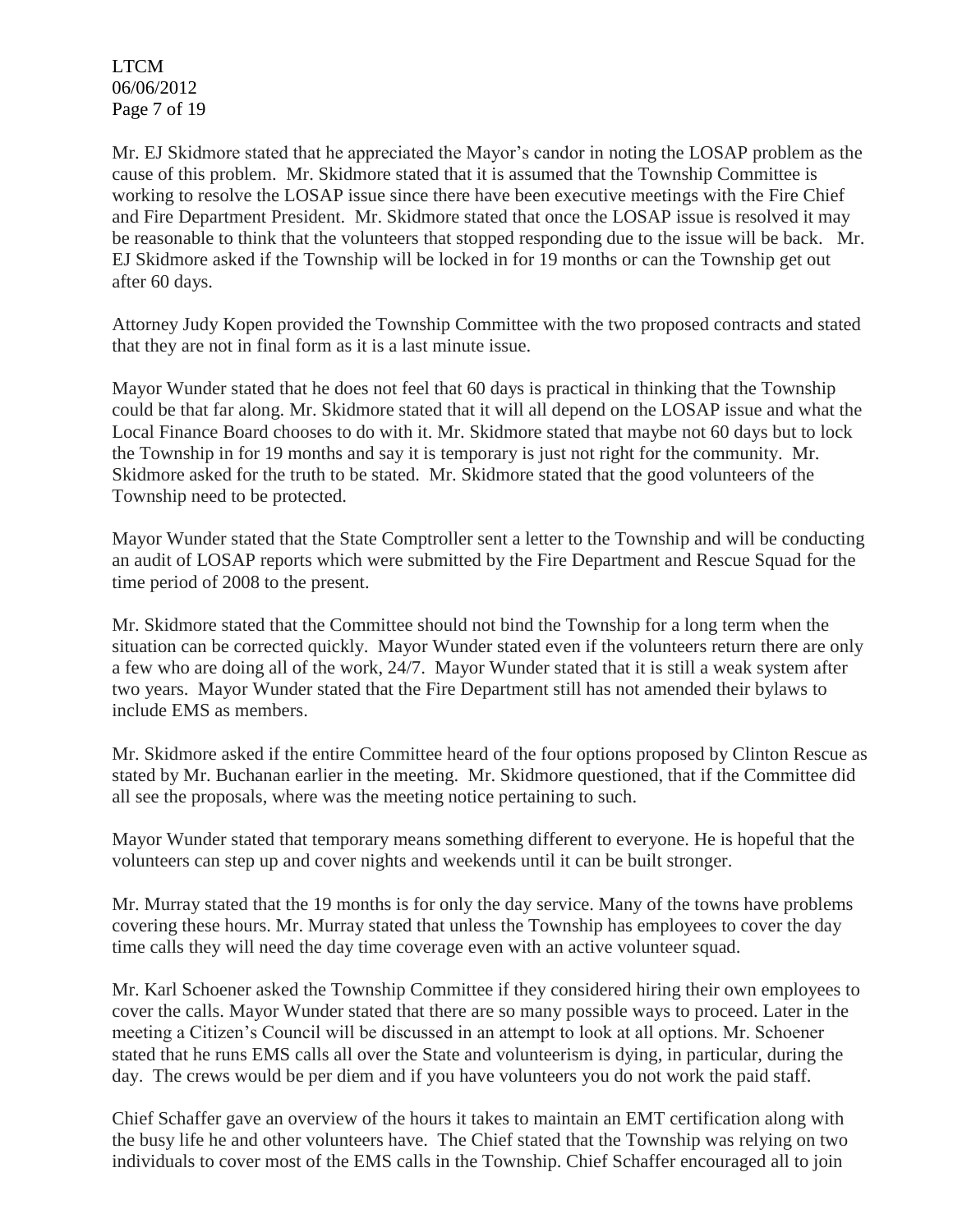LTCM 06/06/2012 Page 8 of 19

the Fire Department and to help put the volunteers back in place. Chief Schaffer stated that the Fire Department does not have the manpower and someone needs to respond to the EMS calls.

Mayor Wunder stated that he is not the "king pin" of this situation and has not micromanaged the Fire Department. The Fire Department contacted him regarding this matter.

Mr. Victor Hoffman asked the Fire Chief what it entails to obtain your EMT Certification. The Fire Chief stated that in his opinion it would take six months at a minimum to reestablish a volunteer squad with proper training being put in place. Mr. Hoffman stated that these volunteers should be for EMS not to fight fires. Mr. Hoffman said that it is time for everyone to work together.

Mr. Anthony Casale stated that he is disappointed with how this all started. Mr. Casale stated that when the issue started with the Rescue Squad the entire back of the room was filled with Firemen in uniform. Tonight there is only a very few fire members here which is disappointing. Mr. Casale stated that EMS was moving in the right direction until the LOSAP matter occurred. Mr. Casale said that he is assuming that things will get better in the Fire Department soon and would like to see that the Township is able to get out of the agreement sooner than the 19 months. Mr. Casale stated that he does not want to see the new ambulance sold and asked if there is a credit granted if a volunteer from Lebanon Township responds to a call.

Mr. Stark asked if the Township went to the Fire Department to take over EMS two years ago or did the Fire Department come to the Township. Mr. Stark stated that due to that agreement not working, hopefully before making such a big decision the Committee will do some investigating to a greater degree.

Mr. Skidmore stated that it is imperative to let our volunteers know that we appreciate them as the Township has a good base of volunteers. Mr. Skidmore stated that the Township needs to work together and put yesterday behind us.

*Motion by Ms. Schriver, seconded by Mayor Wunder and carried by unanimous favorable roll call*  vote, the Township Committee closed the Public Comment portion of the meeting.

Mayor Wunder stated that he would like to see Clinton provide the daytime coverage for the Township and have nights, weekends and holidays covered by the Township's volunteers until it can build up to something bigger.

Ms. Schriver stated that the cost to the Township has not been discussed. Mr. Buchanan stated that there is no anticipated cost to the Township and the other parties for the daytime coverage. There is a cost of \$525.00 a shift for the Stop Gap (nights and weekends) which will be offset for any billing that comes in within 120 days of that service. For long term, 24/7 ambulance service, which would be dedicated to Lebanon Township, the cost would be \$300,000.00. Some of the cost could be offset by billing.

Ms. Schriver stated that she feels that the Committee did research the situation a few years ago when there were problems with the prior Squad. Ms. Schriver stated that she does not feel that the Township would be dealing with the problem today if the situation did not come up with LOSAP. There were many people upset and Ms. Schriver is hoping that everyone can work collectively to put this back together. The Township will be getting the Squad building back and Ms. Schriver stated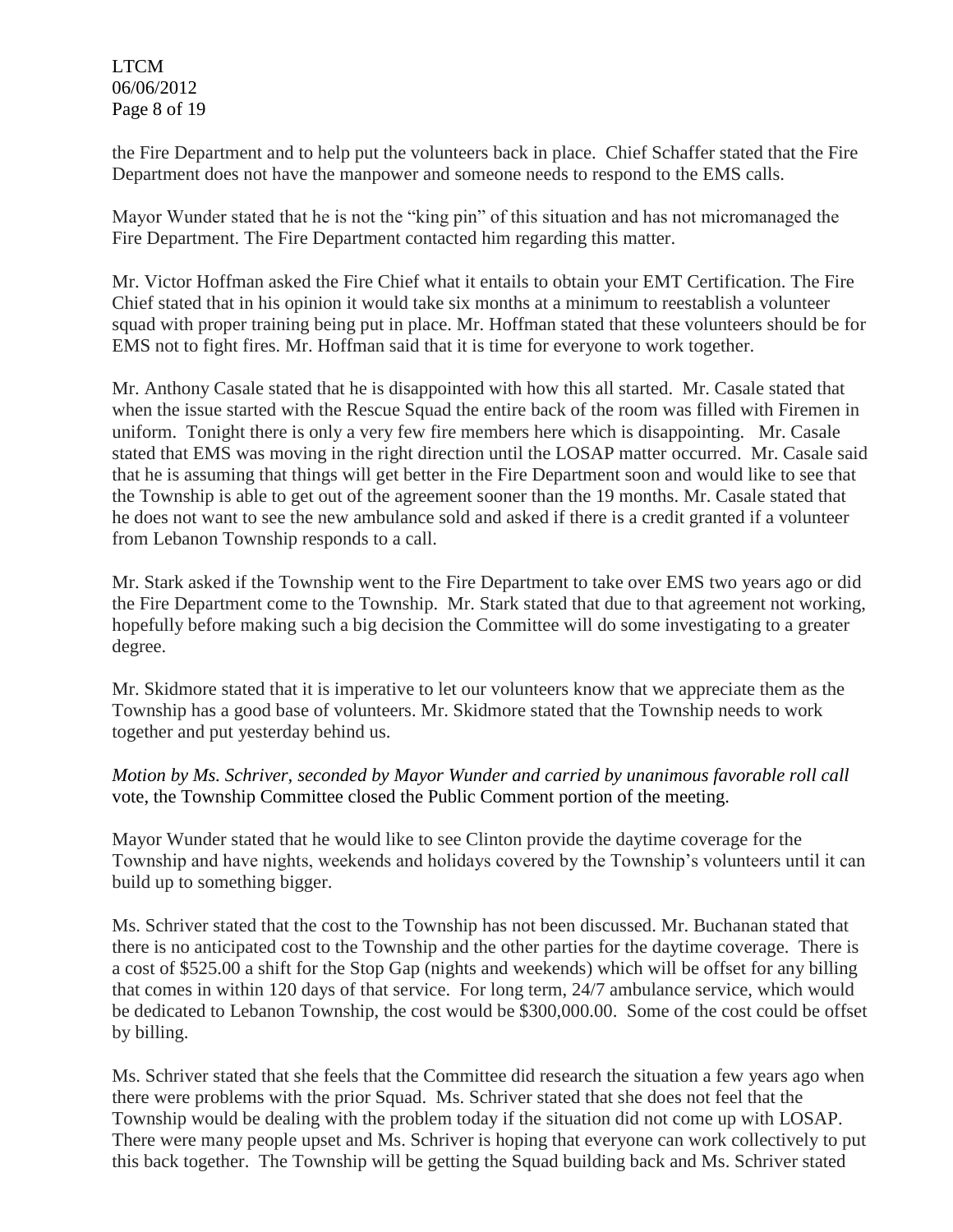LTCM 06/06/2012 Page 9 of 19

that she is working on a grant to put the building back to a community facility and for a place to store the rigs and any necessary squad equipment. Ms. Schriver stated that there are people interested in having dinners like in the past to help bring funds in. Ms. Schriver feels that it would be a shame to not use our ambulances as we have people who would step up now. Ms. Schriver stated that if everyone pulls together it will work, possibly as a separate organization. Ms. Schriver stated that she knows that right now they have no choice but to join with a regional squad, however, she has a problem with the number of months stated in the contract and the requirement of the parties approving the Township's withdrawal without cause.

Mr. Milkowski had no comments.

Mr. McKee stated that he feels that the Township has an urgent need at this time to go with Clinton Rescue for the 19 month period. Mr. McKee hopes that this can be worked out and that the Township volunteers can be strengthened in order to provide for a volunteer service for nights and weekends in the future. Mr. McKee stated that the Township needs to proceed with using the 27 Partnership for daytime service and a short term 24/7 agreement. Mr. McKee said that if the Township can work together they can rebuild this group and have a squad that all will be happy with.

Mr. Morrison stated that if all of the people would join a new team and work together it would work.

Mayor Wunder asked Chief Schaffer if the Fire Department would consider putting together coverage for nights and weekends. Chief Schaffer stated that he can bring it to the membership at their next meeting.

## **RESOLUTIONS**

#### **Resolution No. 50-2012 – Refund for Overpayment of Taxes**

*Motion by Ms. Schriver, seconded by Mr. Morrison and carried by unanimous favorable roll call*  vote, the Township Committee adopted Resolution No. 50-2012 as written below.

### TOWNSHIP OF LEBANON COUNTY OF HUNTERDON STATE OF NEW JERSEY RESOLUTION NO. 50-2012 REFUND FOR OVERPAYMENT OF TAXES

WHEREAS there exists an overpayment of \$2,861.95 for second quarter 2012 taxes due to a duplicate payment for Block 36, lot 11.02, 643 Woodglen Road and,

WHEREAS this amount has been requested for refund by Warren and Mary Lessing, owners of this property, and

WHEREAS Hudson American Title has requested that this duplicate payment be refunded to the property owners,

THEREFORE BE IT RESOLVED, that the Treasurer be authorized to prepare and Mayor, Treasurer and Clerk be authorized to sign this refund check to Warren and Mary Lessing and that this check in the amount of \$2861.95 be refunded to them.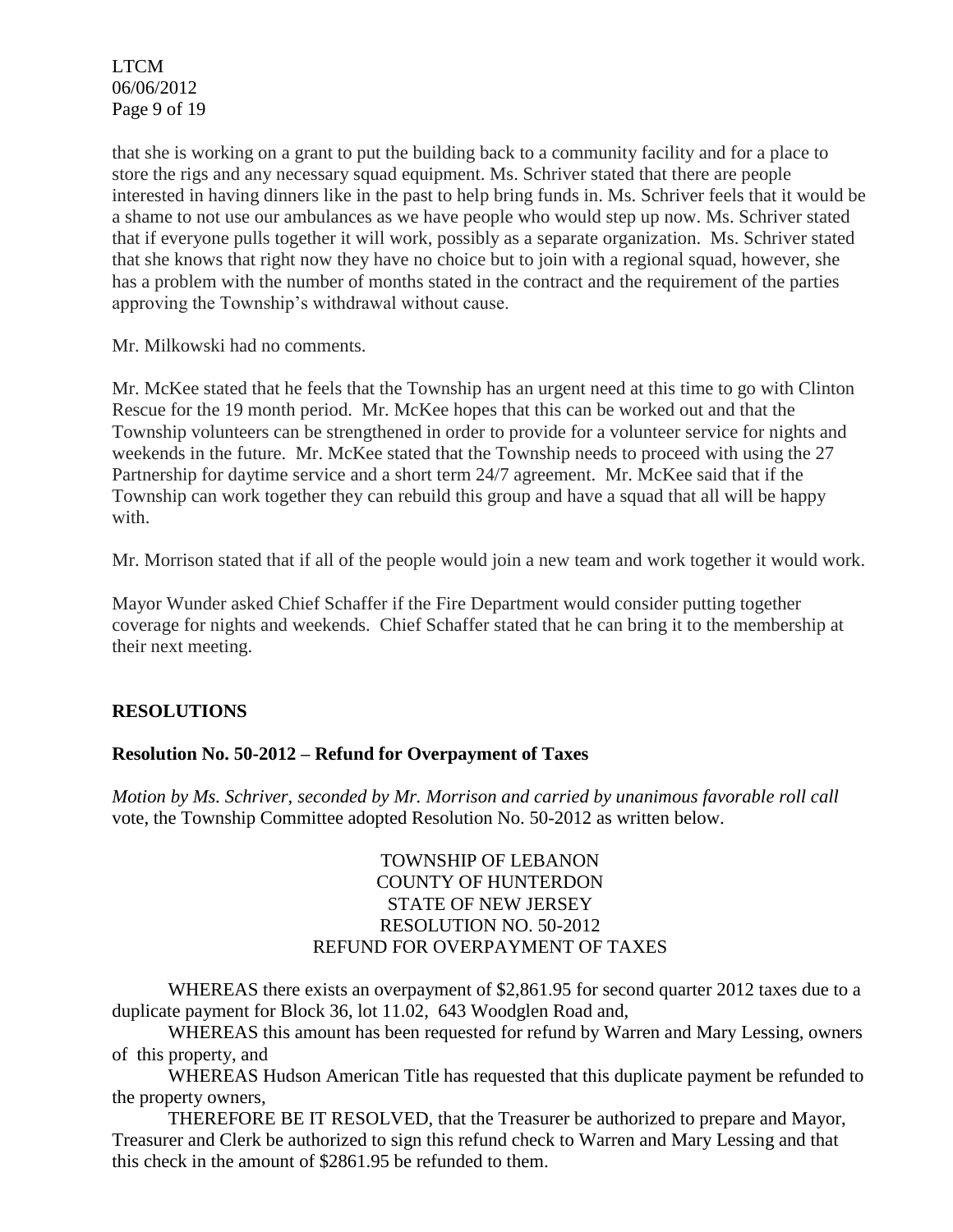LTCM 06/06/2012 Page 10 of 19

### **Resolution No. 51-2012 – Renewing Plenary Retail Consumption Licenses**

*Motion by Ms. Schriver, seconded by Mr. Milkowski and carried by unanimous favorable roll call*  vote, the Township Committee approved Resolution No. 51-2012 as written below.

### RESOLUTION NO. 51-2012 RESOLUTION RENEWING PLENARY RETAIL CONSUMPTION LICENSES

WHEREAS, each of the listed Plenary Retail Consumption Licensees have submitted application forms that have been completed in all respects; and

WHEREAS, the applicants are qualified to be licensed according to all statutory, regulatory and local government ABC Laws and regulations; and

WHEREAS, each have paid a filing fee of \$200.00 to the State of New Jersey and a Township License Fee of \$2,500.00

NOW, THEREFORE BE IT RESOLVED, by the Township Committee of the Township of Lebanon, in the County of Hunterdon, State of New Jersey, that the listed Licenses be granted a renewal for the 2012-2013 year:

1019-33-003-004 RADGNA, L.L.C. 2012 Route 31 1019-22-007-001 LEDYARD B. SCHUYLER, JR - RIVER STYX INN –374 Vernoy Road 1019-33-005-002 THE NEW HAMPTON INN, INC. t/a New Hampton Inn 23 Musconetcong River Road

#### **Resolution No. 52-2012 – Renewing a Plenary Retail Distribution License**

*Motion by Ms. Schriver, seconded by Mr. Morrison and carried by unanimous favorable roll call*  vote, the Township Committee approved Resolution No. 52-2012 as written below.

### RESOLUTION NO. 52-2012 RESOLUTION RENEWING A PLENARY RETAIL DISTRIBUTION LICENSE

WHEREAS, the listed Plenary Retail Distribution License has submitted an application form that has been completed in all respects; and

WHEREAS, the applicant is qualified to be licensed according to all statutory, regulatory and local government ABC Laws and regulations; and

WHEREAS, the applicant has paid a filing fee of \$200.00 to the State of New Jersey and a Township License Fee of \$2,500.00.

NOW, THEREFORE BE IT RESOLVED, by the Township Committee of the Township of Lebanon, in the County of Hunterdon, State of New Jersey, that the listed License be granted a renewal for the 2012-2013 year:

1019-44-008-002 The Rock Corp. of Tewksbury t/a Bourbon Street Wine and Liquor 425 Route 513, Califon, NJ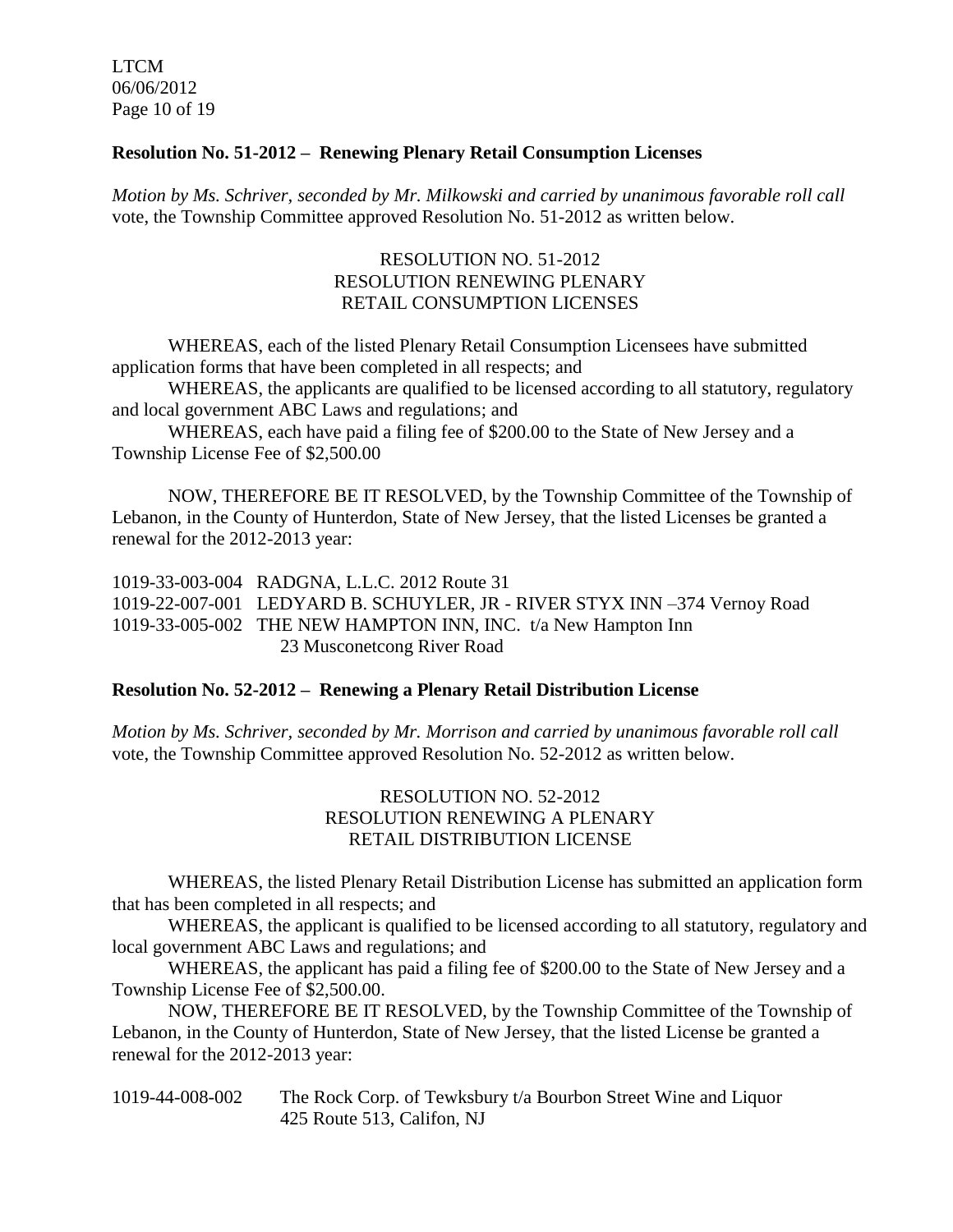LTCM 06/06/2012 Page 11 of 19

#### **Resolution No. 53-2012 – Emergency Appropriations**

*Motion by Ms. Schriver, seconded by Mayor Wunder and carried by favorable roll call vote, the* Township Committee approved Resolution No. 53-2012 as written below. AYES: Schriver, Wunder, McKee, Morrison ABSTAIN: Milkowski

### **TOWNSHIP OF LEBANON COUNTY OF HUNTERDON STATE OF NEW JERSEY RESOLUTION NO. 53-2012 RESOLUTION FOR EMERGENCY APPROPRIATIONS**

WHEREAS, an emergency has arisen with respect to providing EMS Service and, no adequate provision was made in the 2012 budget for the aforesaid purpose, and NJS 40A:4-46 provides for the creation on an emergency appropriation for the purpose mentioned above, and

WHEREAS, the total amount of the emergency appropriations created, including the appropriation to be created by this resolution is \$80,000.00 and three (3) percent of the total operating appropriations in the budget for 2012 is \$127,401.00, and

WHEREAS, the foregoing appropriation together with prior appropriations does not exceed three (3) percent of the total operating appropriations (including utility operation appropriations) in the budget for 2012,

NOW, THEREFORE, BE IT RESOLVED, (by not less than 2/3 of all governing body members affirmatively concurring) that in accordance with NJS 40A:4-48:

- 1. An emergency appropriation is here by made for EMS Services-Other Expenses in the amount of \$80,000.00
- 2. That said emergency appropriation shall be provided for in full in the 2013 budget, and is requested to be excluded from CAPS, pursuant to NJS 40A:4-53.3c(1)
- 3. That two (2) certified copies of this resolution be filed with the Director of the Division of Local Government Services

#### **Resolution No. 54-2012 – Authorizing Acquisition of First Aid Services**

*Motion by Mr. McKee, seconded by Mayor Wunder and carried by favorable roll call vote, the* Township Committee approved Resolution No. 54-2012 as written below. AYES: Schriver, Wunder, McKee, Morrison ABSTAIN: Milkowski

### **TOWNSHIP OF LEBANON HUNTERDON COUNTY, NEW JERSEY RESOLUTION NO. 54-2012 RESOLUTION AUTHORIZING ACQUISITION OF FIRST AID SERVICES FOR THE TOWNSHIP OF LEBANON PARTIALLY THROUGH AN EMERGENCY ACQUISITION PURSUANT TO N.J.S.A. 40A:11-6**

WHEREAS, first aid services for the Township of Lebanon ("Township") were provided by the Lebanon Township Post 115 First Aid Squad, Inc. ("Squad"), up to approximately 2010; and WHEREAS, the Squad no longer provides first aid services to the Township; and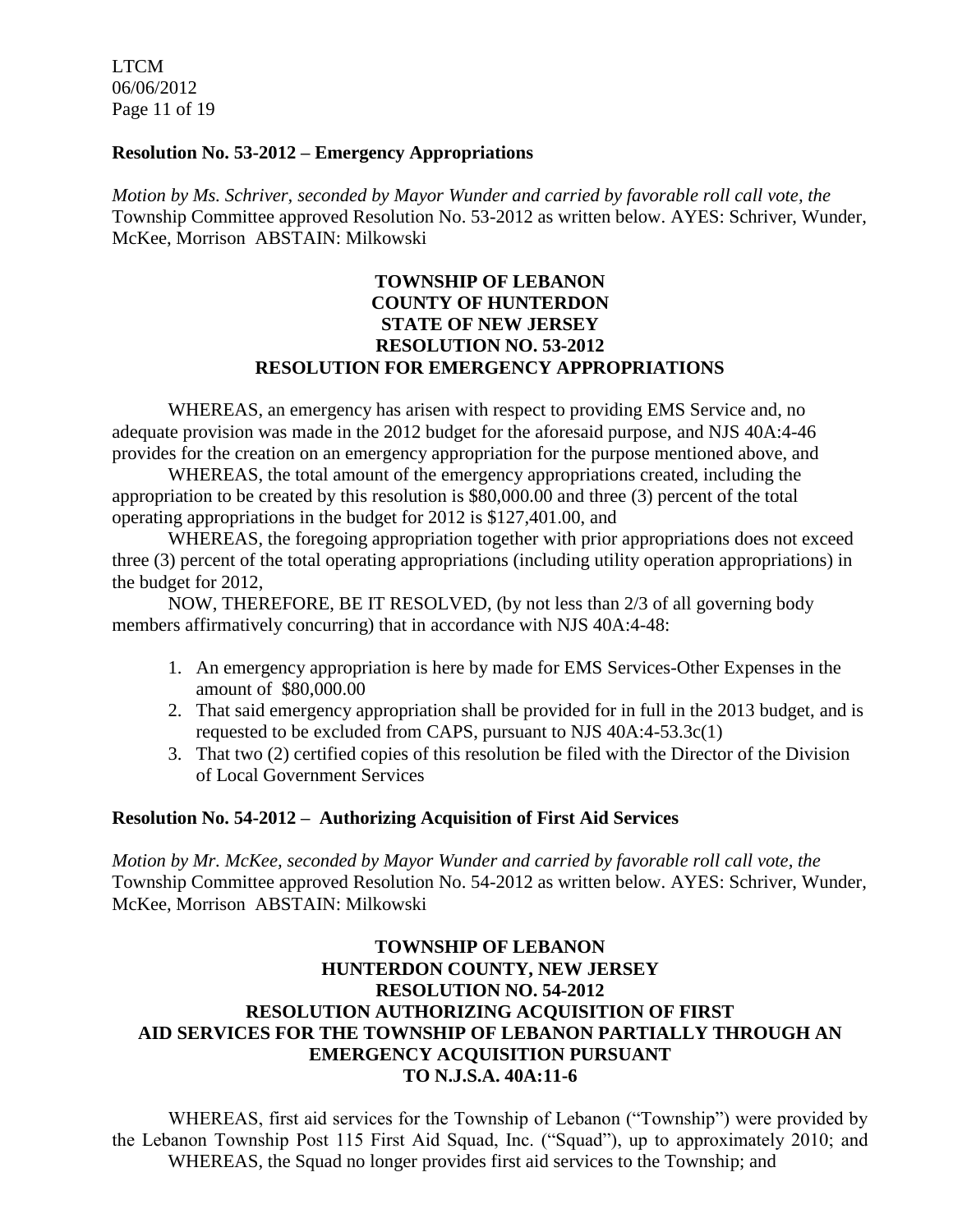LTCM 06/06/2012 Page 12 of 19

WHEREAS, the first aid services for the Township were then taken over by the Lebanon Township Volunteer Fire Department which has provided those services since that date and; and

WHEREAS, the Lebanon Township Volunteer Fire Department advised the Township it would be unable to provide enough manpower in order to provide first aid services throughout the Township during the day, Monday through Friday; and

WHEREAS, the Township solicited three quotations from various first aid providers in the area in order to provide first aid services throughout the Township for 12 hours a day, Monday through Friday, excluding holidays ("Daytime Coverage"); and

WHEREAS, the lowest and best quote for those services was provided by a consortium of local first aid squads with the the Clinton First Aid Squad as the lead agency ("Consortium Group"), and it was anticipated that a contract with the Consortium Group would be entered into on June 6, 2012, for Daytime Coverage; and

WHEREAS, the Township was advised on June 5, 2012 by the Lebanon Township Volunteer Fire Department that, because of continued manpower shortages, it would no longer be able to provide any first aid services to the residents of the Township at anytime, thereby leaving the Township without coverage for first aid emergencies; and

WHEREAS, the absence of first aid services for the Township is an immediate threat to public safety, health and welfare; and

WHEREAS, it is critical for Township residents and others to have first aid services available immediately; and

WHEREAS, the cost for providing 24/7 emergency services will exceed the bid threshold; and

WHEREAS, it will be necessary for the Township to prepare bid specifications for the acquisition of emergency services to be provided on a 24/7 basis, but the preparation of those bid specifications will take a period of time; and

WHEREAS, the Clinton First Aid Squad is available immediately to provide first aid services for night time and weekends (for the periods not covered by the Consortium Group for Daytime Coverage) at a cost as set forth in the proposed contract with the Clinton First Aid Squad, a copy of which is attached; and

WHEREAS, it will be necessary for the Township to enter into two separate agreements in order to provide 24/7 coverage: one agreement with the Consortium Group for Daytime Coverage; and a second agreement with the Clinton First Aid Squad for night time and weekend coverage ("Night/Weekend Coverage") as more fully described in the proposed agreement with Clinton First Aid Squad, a copy of which is attached; and

WHEREAS, the Mayor and Committee are satisfied an emergency exists, and it is appropriate for the Township to enter into a contract with the Clinton First Aid Squad for a period of 90 days without public bidding in order to respond to an emergent need;

WHEREAS, the contract with the Consortium Group can be entered into without public bidding because three quotes were received and the amount of the contract is under \$17,500;

WHEREAS, the two contracts cannot be consolidated into one contract because there are different parties to the two agreements.

NOW, THEREFORE, BE IT RESOLVED, by the Mayor and Committee of the Township of Lebanon, County of Hunterdon, New Jersey, as follows:

1. The Mayor and Clerk are authorized to execute a contract with the Consortium Group for Daytime Coverage for the Township of Lebanon generally in accordance with the form of contract attached hereto.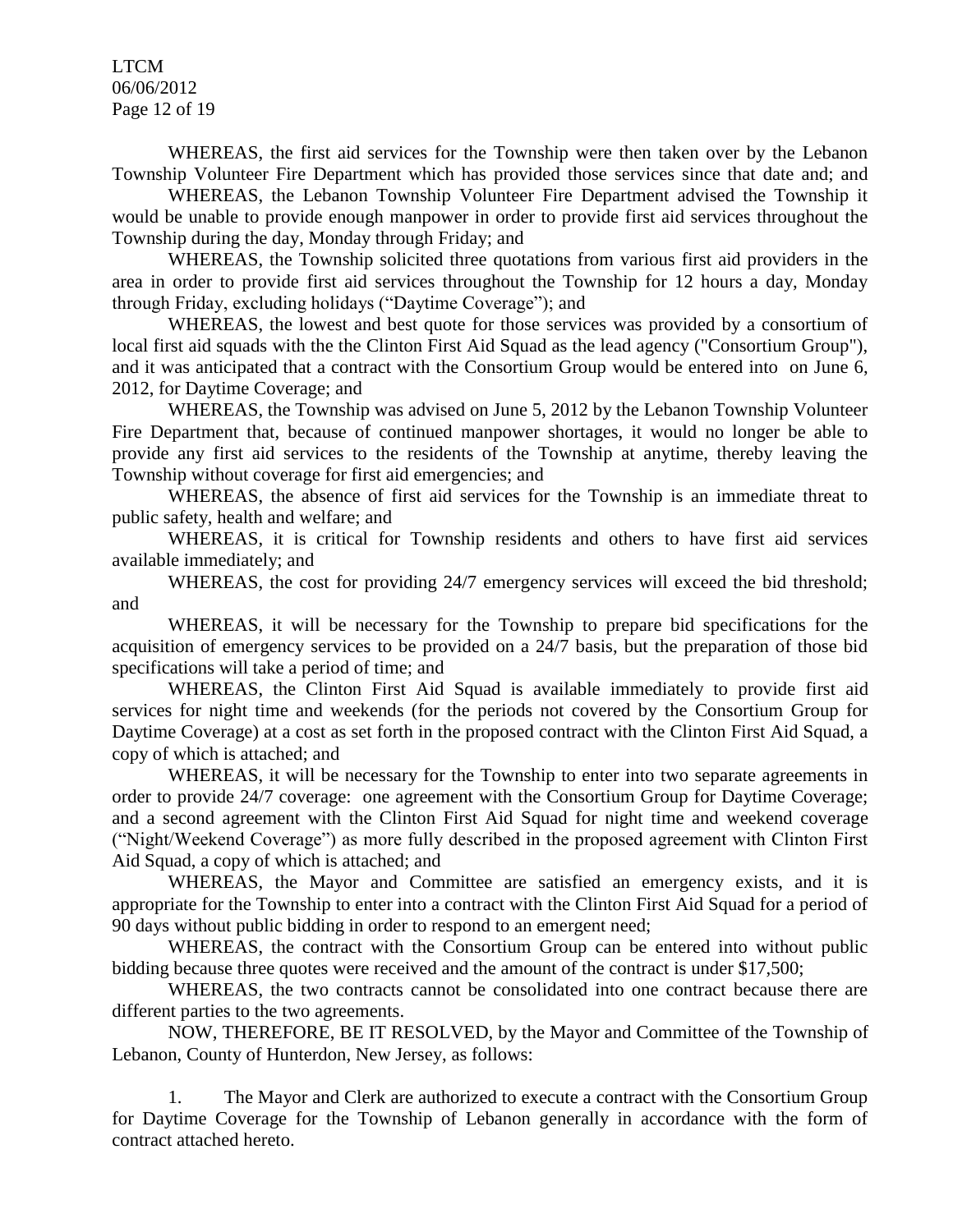LTCM 06/06/2012 Page 13 of 19

2. The Mayor and Committee hereby find that an emergency exists which affects the public health, safety and welfare of the residents and other persons in Lebanon Township because of the absence of the availability of first aid services

3. The Mayor and Clerk are hereby authorized to enter into a contract with the Clinton First Aid Squad to provide Night/Weekend Coverage for the Township of Lebanon generally in accordance with the form of contract attached hereto.

4. The Mayor and Committee hereby authorize the preparation of bid specifications for the providing of emergency services on a 24/7 basis for the Township of Lebanon which specifications may call for any combination of services or providers that is the most beneficial for the Township, first taking into account public safety and convenience, and secondly, taking into account price.

## **OLD BUSINESS**

## **Polt Property – Preliminary Site Assessment Report**

Mr. Milkowski stated that Quest Environmental was appointed by the Township to provide a Preliminary Site investigation of the Polt property. On June 1, 2012 the Township received the completed report. The report lists several items of concern, such as the fuel tanks. The report recommends that a more detailed investigation be conducted.

## **Polt Property – Architect's Existing Conditions Report**

Mr. Milkowski stated the Township Architect, along with the fuel provider for the fuel system for the DPW building, went to the Polt site to inspect the fuel tanks to see about the feasibility of using them. Recommendations for repairs and upgrades were provided to the Committee by the Architect. It is believed that the life span for the tanks is approximately 25-30 years. The Architect's report provided an estimate of approximately \$125,000.00 for the upgrades.

Mr. Milkowski stated that the insurance policy that is presently covering the property was sent to the Township's insurance broker. The broker noted that there is no present coverage on the tanks and recommended that the tanks be removed and that the site be cleaned before the Township acquires ownership.

Mr. Dewey Polt thanked all of the Emergency Response volunteers for all that they do for the Township.

Mr. Polt stated that he cannot dispute the Architect's report as he is not an expert however; he feels that his property is a community asset. Mr. Polt feels that there are so many other important costs that the Township will incur, as discussed this evening, if the Township takes his property and the fueling station they would not have a lost opportunity cost that will be put into the DPW facility fueling station. Mr. Polt noted that his experts stated that his tanks had a life expectancy of 50 years. Mr. Polt stated that he does realize that one of the pumps has the old pressure type pump for the diesel. The newer tank, which was installed in 1990, has a suction pump on it. Mr. Polt stated that the pressure pump would likely need to be upgraded.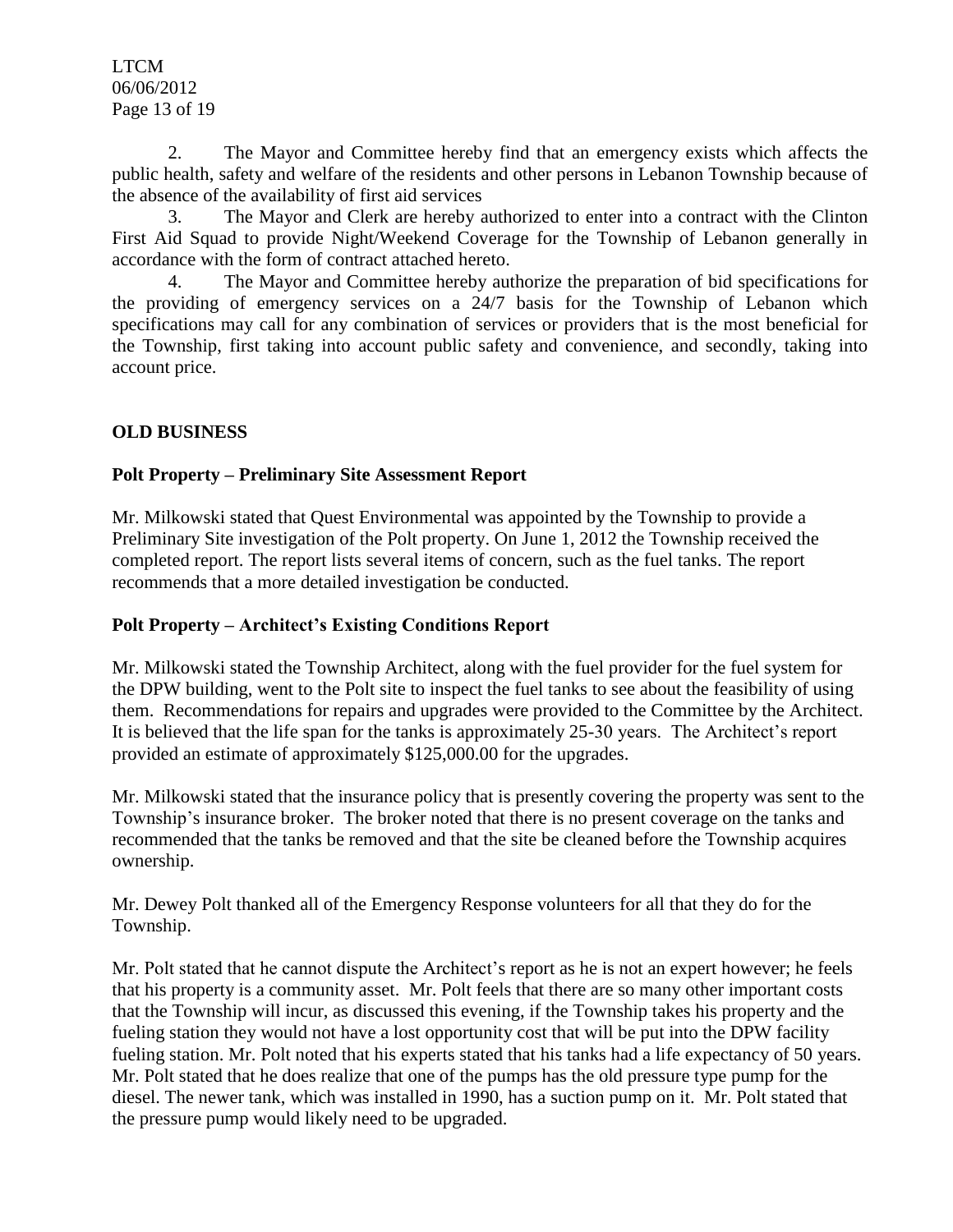LTCM 06/06/2012 Page 14 of 19

Ms. Schriver stated that the Committee has a few issues to deal with. The Quest findings need to be addressed versus the fuel tanks. There should be no decision on the removal of the fuels tanks until it is determined what the cost would be for the Phase II Environmental Assessment. The second matter would be where the Township would get the money to pay for the Assessment. Mayor Wunder agreed with Ms. Schriver and stated that the Township is broke.

Discussion on this matter will continue in the Closed Session.

## **DPW Manager – Plowing Guidelines**

The Township Committee asked the DPW Manager Warren Gabriel to provide them with guidelines for the DPW employees during snowstorms. Mr. Milkowski stated they he reviewed Mr. Gabriel's recommendations and feels that they are thorough. Mr. Milkowski stated that the insurance company should see if the guidelines are acceptable.

Mayor Wunder informed Mr. Gabriel that he was informed that the prior Squad members have finished the clean out of the Squad building. The Mayor also reminded Mr. Gabriel that there is an underground water line that is leaking in front of the Squad building.

### **NEW BUSINESS**

### **EMS Citizen's Council Press Release**

Mayor Wunder stated that Mr. EJ Skidmore was kind enough to put together a draft news release for an EMS Citizen's Council. The proposed release is an effort to form an objective committee to review the EMS status in the Township, short and long term.

Mr. Milkowski stated that he just received that proposal this evening so he is not familiar with it, however, he thinks it sounds like a good idea.

Ms. Schriver asked if the Council would be looking into the fire department also or just EMS. Ms. Schriver stated that she has many questions regarding the proposal.

Ms. Schriver said that she understands that this Council would be limited to a certain number of people and asked how it would be insured that there would be a wide variety of people on the Council and not everyone thinking in the same way. Mayor Wunder stated that there is a volunteer Chairperson who would need to screen the possible participants.

Mr. McKee stated that the Committee has a 90 day window of time to make decisions on the emergency services for the Township. Mayor Wunder stated that however long it takes to come together, it is a long term benefit for EMS.

Mr. McKee asked if the purpose of the Council is to provide the Committee with their findings and to offer ideas. Mayor Wunder stated that that is correct.

Ms. Schriver and Mr. McKee questioned if the Township's EMS members would be part of the Council. Mayor Wunder stated that it could possibly include EMS professionals but not current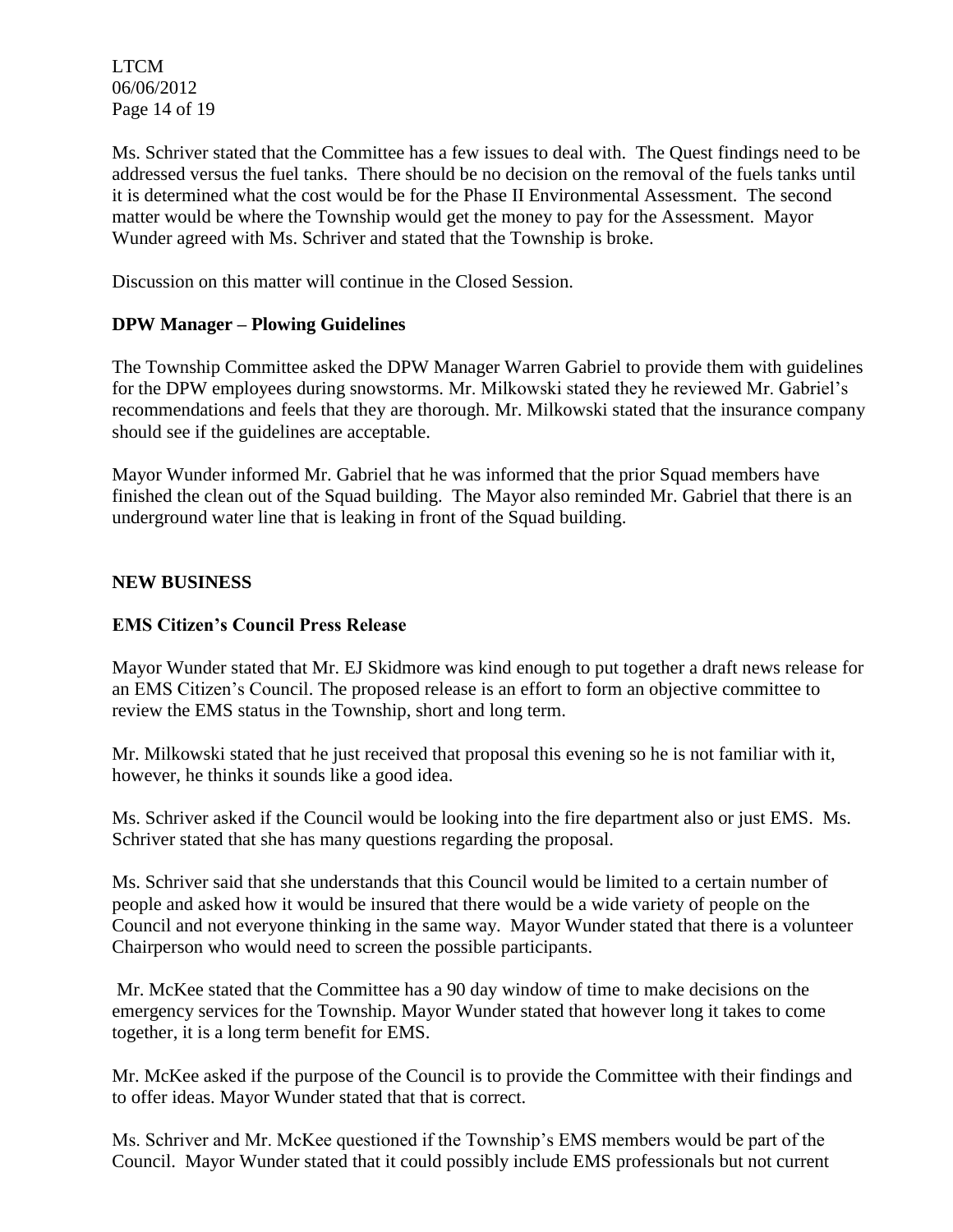LTCM 06/06/2012 Page 15 of 19

Township EMS members. Ms. Schriver stated that the Committee would need the support of the local people and their input. Mayor Wunder agreed.

Mr. McKee stated that at this time, the 24/7 coverage has a 90 day window of time which is the real emergency at this time. It is critical to get something accomplished during that time. Mayor Wunder stated that the Committee has to handle the 90 day timeframe. The Citizen's Council is to provide an overall long term plan.

Ms. Schriver stated that prior to moving forward she feels that the Committee should decide on guidelines on selection, leadership and the goals of the Council.

*A motion was made by Mayor Wunder to proceed with the press release to form a Citizen's Council, there was no second to the motion. Motion failed.* 

## **Historians – Request for an Appointment**

*Motion by Ms. Schriver, seconded by Mr. Milkowski and carried by favorable roll call vote, the* Township Committee accepted the Historians recommendation and appointed Laurie Hoffman to the Township Historians.

## **COMMITTEE REPORTS**

**COMMITTEEWOMAN SCHRIVER –**Ms. Schriver stated that she spoke to the Hunterdon County Open Space Coordinator Kevin Richardson and the Township can use some of the Open Space money for the park. Voorhees High School and other schools that provide basketball programs have asked for an upgrade to the basketball courts. When the courts were put in they were not constructed well and water ponds on them. The courts were built in memory of a young boy who was killed and Ms. Schriver stated that it would be nice for them to be used in a better way. The Clerk will look into the process of applying for the funds. Ms. Schriver stated that there is approximately \$30,000.00 in Open Space funds available and suggested that the Committee look into ways to utilize it. Ms. Schriver stated that she asked Mr. Richardson if the Open Space funds could be used to construct the parking lot at the museum but he declined. Ms. Schriver stated that she is now looking for other options for the parking lot.

Ms. Schriver stated that the Veteran's Haven is moving along and she feels that they will be good neighbors.

**DEPUTY MAYOR MILKOWSKI-** Mr. Milkowski stated that work is being conducted on the new DPW Garage. It appears that more than half of the footings are installed for the main building. The contractors are working on the fire tank which is located by Fire Station No. 1. Mr. Milkowski met with the Clerk of the Works and was informed that he spoke to the Engineer, the Architect and the DPW Manager about moving the salt shed closer to the road to enable better access for the delivery trucks. Mr. Milkowski stated that he is in agreement with the suggestion.

Mr. Milkowski stated that last night the Township Committee had a joint meeting with the Planning Board regarding the Highlands. The Land Use portions were reviewed. Questions were raised at an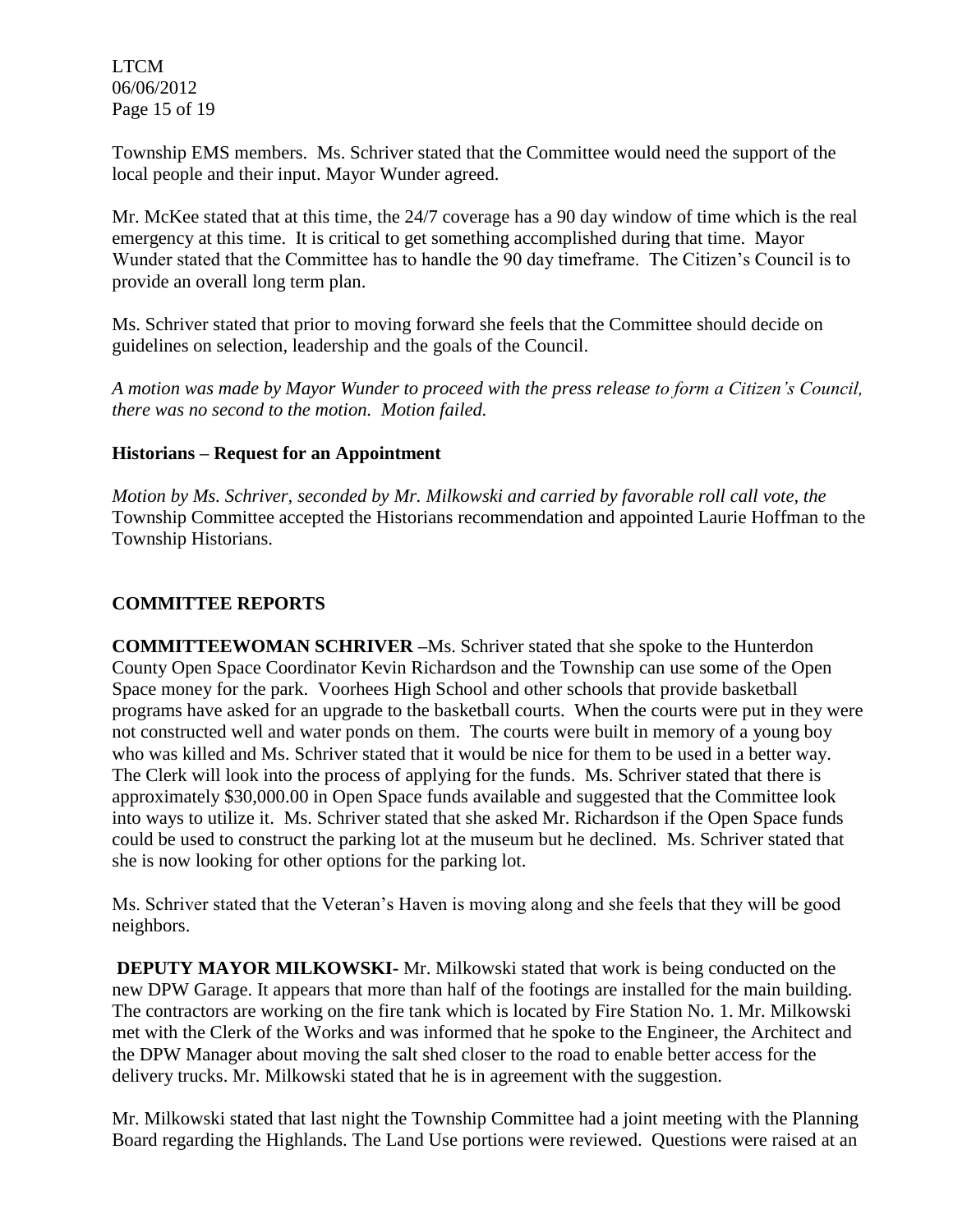LTCM 06/06/2012 Page 16 of 19

earlier date and a letter was sent to the Highlands. The Highlands did respond with answers however, a few questions still remain.

**MAYOR WUNDER-** Attorney Kopen stated that her office is working on the Comcast Franchise Agreement which will hopefully be submitted by the next meeting hopefully.

**COMMITTEEMAN MCKEE –**Mr**.** McKee stated that the Historians have proposed their new parking lot. They were required to obtain a permit from the County. The County is now asking that the Township abandon the existing driveway as well as the front parking lot. The Historian's plan was to utilize the front parking area as a bus drop off and loading area.

Mr. McKee thanked the Township Park Committee for their efforts with the Blues Fest. The Committee kept the organizers in check and kept an eye on the things leading up to the event. The Committee took care of the parking issues and did a wonderful job. Mr. McKee stopped in the park days later and all was clean. Mr. McKee commended the Park Committee and stated that the event was well run.

Mr. McKee stated that COAH Liaison Gail Glashoff and Planner Mike Bolan have been working diligently to find out what the actual balance is for the Township's COAH expenditures. The balance is due to COAH by July 17, 2012. COAH had a balance which was outrageous in comparison to the Township's accounting. The current balance is now at \$10,694.00 which is considerably less than before. Ms. Glashoff feels that she will have a use for the remaining funds as she will be meeting with a qualified resident tomorrow to discuss a possible COAH Rehab loan.

## **COMMITTEEMAN MORRISON –**

**Police, Fire and Rescue-** Mr. Morrison read the monthly Police report.

## **PRESENTATION OF VOUCHERS**

Committee Members provided a description of vouchers exceeding \$1000.00.

*Motion by Ms. Schriver, seconded by Mr. Milkowski and carried by unanimous favorable roll call*  vote*,* the Township Committee approved the June 6, 2012 bill list in the amount \$349,233.26.

## **CORRESPONDENCE**

- a. Township Historian's May 3, 2012 Meeting Minutes
- b. Comcast Franchise Agreement Renewal Period
- c. NJ Ride Against Aids
- d. Mr. and Mrs. Don Prostak DPW Commendation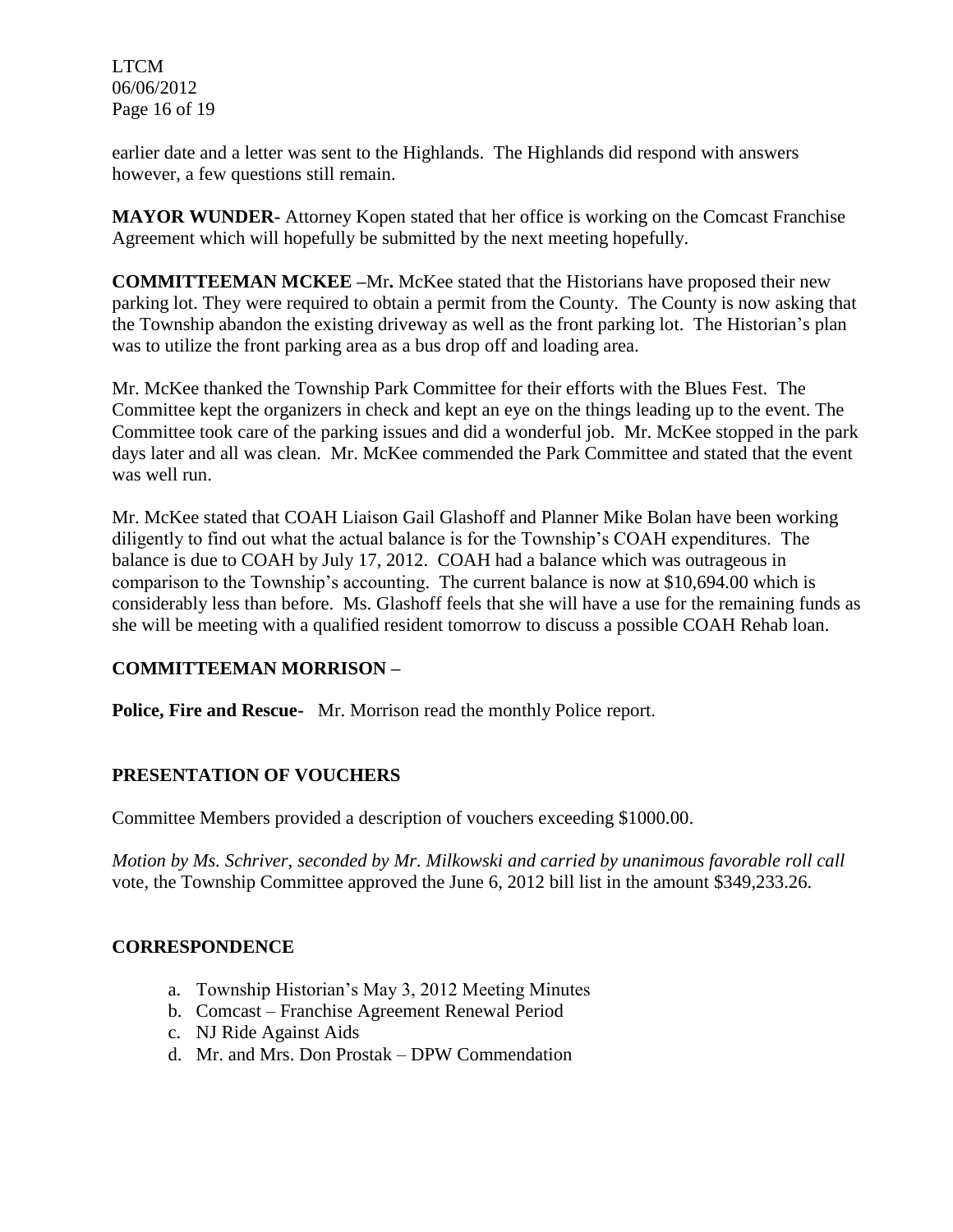LTCM 06/06/2012 Page 17 of 19

# **PUBLIC COMMENTS**

*Motion by Ms. Schriver, seconded by Mr. Morrison and carried by unanimous favorable roll call*  vote, the Township Committee opened the Public Comment portion of the meeting.

Mr. Anthony Casale asked the Committee if there was any negotiations regarding using the Township's equipment for EMS so the Township can possibly receive a credit and save money. Mayor Wunder stated that yes the use of the equipment was discussed, however the saving was a ridiculous amount and the Committee would be responsible to fuel and stock it. It did not work in the Township's favor.

Mr. Anthony Casale stated that he would like to recognize the letter of recognition for the DPW Manager which was attached to the agenda. Mr. Casale feels that this is a good thing as there have been several things that were not mentioned. Mayor Wunder apologized for some correspondence items being rushed through.

Mr. Casale stated that he never saw the press release for the Citizen's Council and he is not sure of what is in it but questioned why no one is looking into it.

Mr. Casale stated that at the last meeting he inquired on the settlement with the Squad. Mr. Casale stated that in his own experience, post petition activity needs the blessing of the Court. Mr. Casale has concerns with Title Insurance and stated that he wants to be sure that all is in order before moving forward.

Mr. Polt stated that he appreciates all that the Committee does. He stated this issue has been going on with his property since December. Mr. Polt stated that he understands that the Committee will be discussing the matter in executive session and asked that someone call him tomorrow morning to notify him as to how the Committee decides to proceed. The Clerk will call Mr. Polt.

Ms. Nancy Darois thanked the Committee for what they have done but stated her concerns with the Committee's actions in dealing with those who ruined the Township Fire Department and Rescue Squad. Ms. Darois stated that it is a shame to have to go to an outside source when you have good people here to provide the service. Ms. Darois said that she hopes that the Committee learned a lesson and stated that they should work to get our people back to where they belong.

Mr. Victor Hoffman asked Ms. Schriver who is going to provide the EMS for the Veteran's Haven. Ms. Schriver stated that the Township will service Veteran's Haven, however they do use another service. Mr. Hoffman asked if Clinton EMS has been informed of such. Mr. Gabriel stated that there will be minimal response to Veteran's Haven as they are not ailing individuals and there is no real need for transport. The need for EMS would be for emergency use only.

Mr. Hoffman asked where to put the stone for the DPW Garage which he has been storing. Mr. Milkowski asked Mr. Hoffman to hold on to the stone a little longer and to also provide suggestions on a way to install the stone in the new building. The stone is approximately 125 lbs.

Mr. Hoffman suggested that the Township Committee return the new Public Address System if the microphones do not all work at the same time.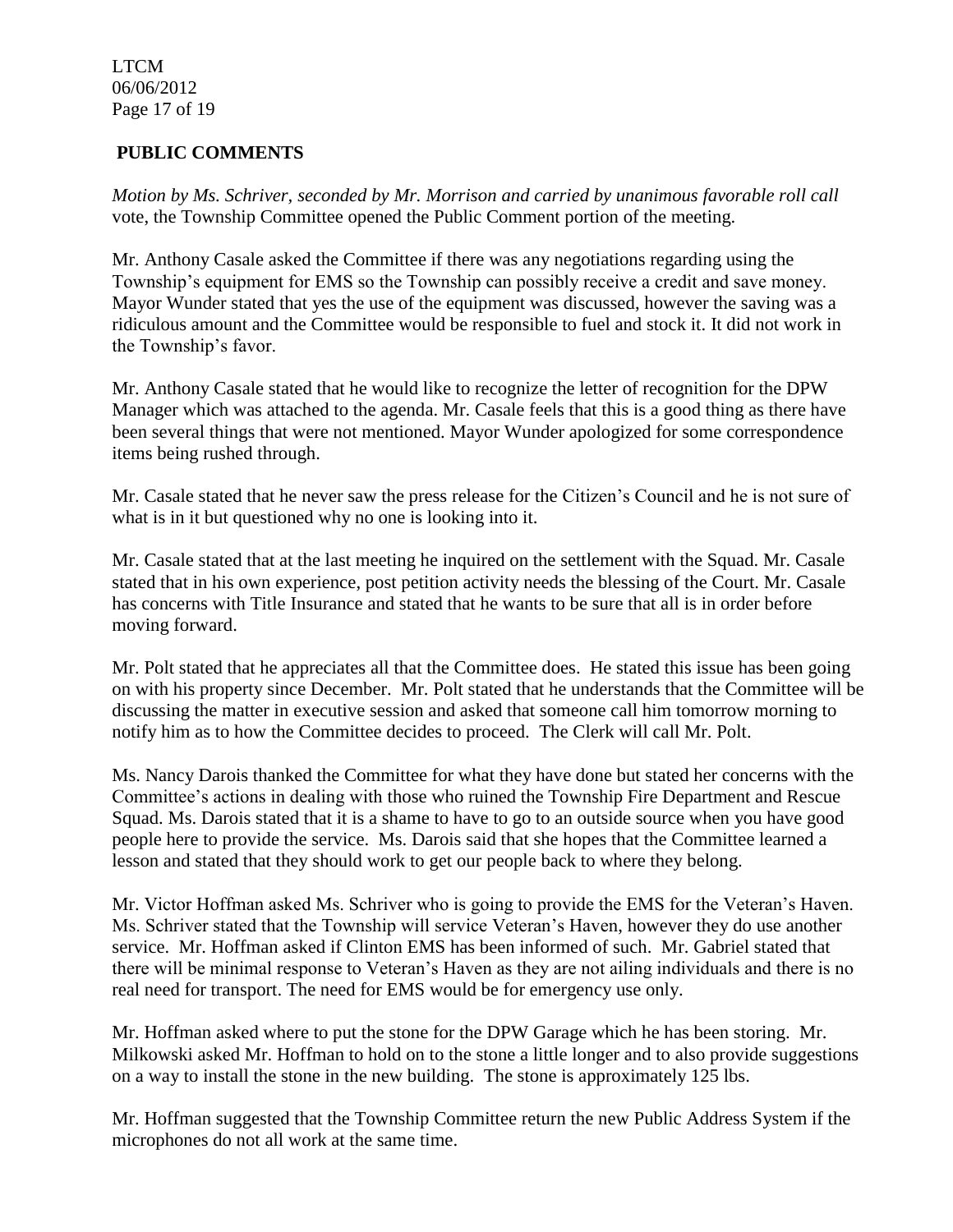LTCM 06/06/2012 Page 18 of 19

Mr. Mark Laul stated that last year Voorhees and North Hunterdon High School put out a request for a Strategic Planning Group which Mr. Laul was the Chairman of. They asked the public to come out and discuss the next seven years of the North Hunterdon –Voorhees School system. It was stated that anyone who would like to be involved should join and bring their expertise. Mr. Laul feels that the Citizen's Council Press Release proposal is of the same principle.

Mr. Laul stated that the Public Address System is working correctly. It is a mobile system and it only allows for a certain number of microphones so the recorder does not get overwhelmed with the amount of people talking into it at one time.

*Motion by Ms. Schriver, seconded by Mr. McKee and carried by unanimous favorable roll call vote,* the Township Committee closed the Public Comment portion of the meeting.

### **Agenda**

Mr. Milkowski stated that the Clerk is having a hard time getting all information together to prepare the agenda in a timely fashion. Mr. Milkowski stated that a deadline needs to be established for the submission of agenda items. Mr. Milkowski suggested that Friday should be the deadline and it should be adhered to except for on an emergency basis. The Committee all agreed on the policy.

## **EXECUTIVE SESSION**

*Motion by Mayor Wunder, seconded by Mr. Milkowski and carried by unanimous favorable roll call*  vote, the Township Committee approved Resolution No. 53-2012 and convened in executive session at 9:30 p.m.

## **TOWNSHIP OF LEBANON RESOLUTION NO. 53-2012**

BE IT RESOLVED by the Mayor and Township Committee of the Township of Lebanon, that in compliance with N.J.S.A. 10:4-12, this meeting will be closed to the Public to discuss the following matters:

> Attorney Advise Contract Negotiations Acquisition of Property Possible Litigation

The Township Committee convened the Regular Committee meeting at 10:09 p.m.

*Motion by Ms. Schriver, seconded by Mr. Milkowski and carried by unanimous favorable roll call*  vote, the Township Committee approved the execution of the PBA Contract by Mayor and Township Clerk.

Having no further business to come before the Committee a motion was made by Mr. Milkowski seconded by Mayor Wunder and carried by unanimous favorable roll call vote to adjourn the meeting at 10:10 p.m.